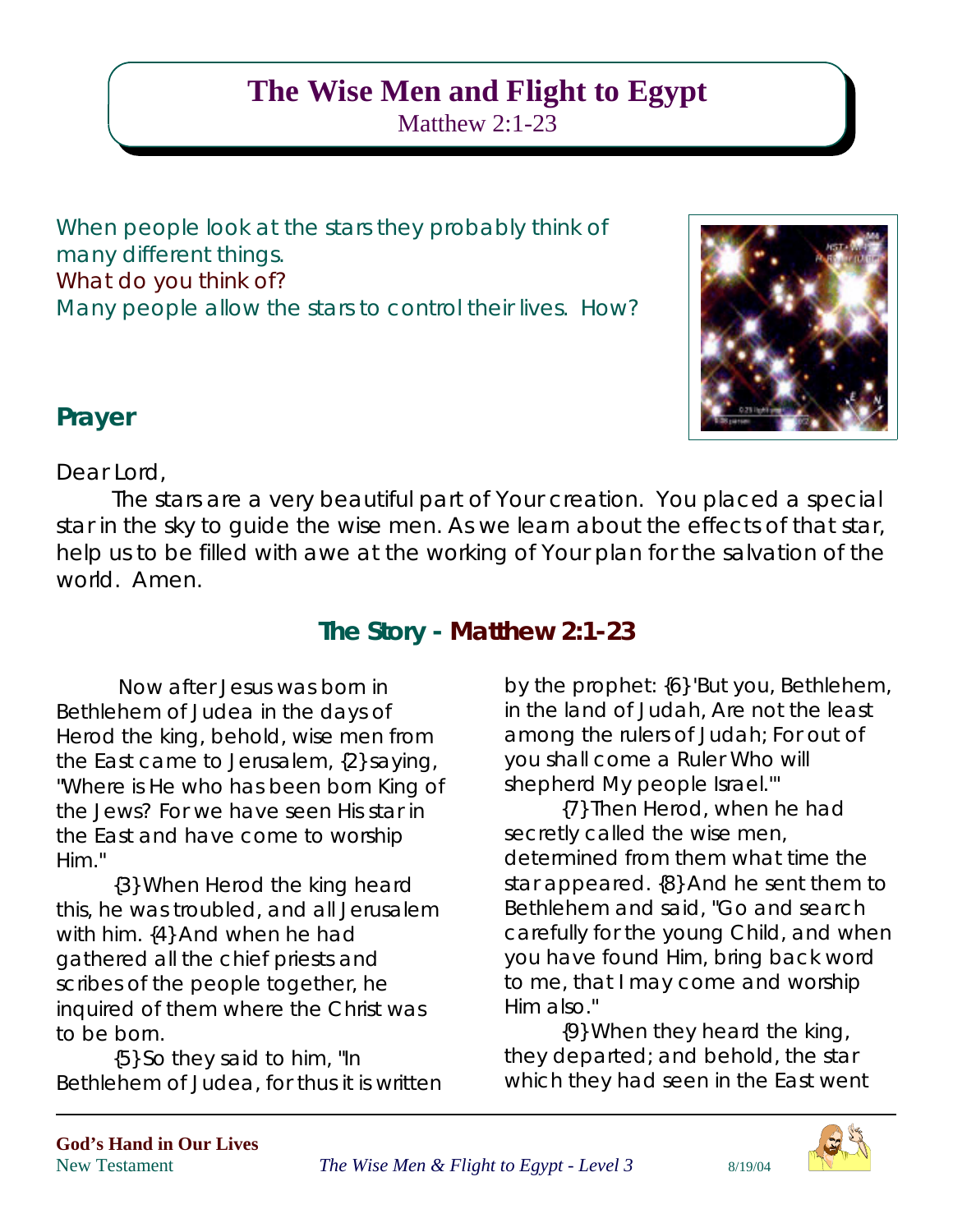before them, till it came and stood over where the young Child was.

{10} When they saw the star, they rejoiced with exceedingly great joy. {11} And when they had come into the house, they saw the young Child with Mary His mother, and fell down and worshiped Him. And when they had opened their treasures, they presented gifts to Him: gold, frankincense, and myrrh.

{12} Then, being divinely warned in a dream that they should not return to Herod, they departed for their own country another way.

{13} Now when they had departed, behold, an angel of the Lord appeared to Joseph in a dream, saying, "Arise, take the young Child and His mother, flee to Egypt, and stay there until I bring you word; for Herod will seek the young Child to destroy Him."

{14} When he arose, he took the young Child and His mother by night and departed for Egypt, {15} and was there until the death of Herod, that it might be fulfilled which was spoken by the Lord through the prophet, saying, "Out of Egypt I called My Son."

{16} Then Herod, when he saw that he was deceived by the wise men, was exceedingly angry; and he sent

 forth and put to death all the male children who were in Bethlehem and in all its districts, from two years old and under, according to the time which he had determined from the wise men.

{17} Then was fulfilled what was spoken by Jeremiah the prophet, saying: {18} "A voice was heard in Ramah, Lamentation, weeping, and great mourning, Rachel weeping for her children, Refusing to be comforted, Because they are no more."

{19} But when Herod was dead, behold, an angel of the Lord appeared in a dream to Joseph in Egypt, {20} saying, "Arise, take the young Child and His mother, and go to the land of Israel, for those who sought the young Child's life are dead."

{21} Then he arose, took the young Child and His mother, and came into the land of Israel. {22} But when he heard that Archelaus was reigning over Judea instead of his father Herod, he was afraid to go there. And being warned by God in a dream, he turned aside into the region of Galilee.

{23} And he came and dwelt in a city called Nazareth, that it might be fulfilled which was spoken by the prophets, "He shall be called a Nazarene."

#### **Outer Aim - God led the wise men to Jesus.**

**What the Story Tells Us** - Fill in the blanks to complete these sentences about the story.

1. The wise men went to \_\_\_\_\_\_\_\_\_\_\_\_\_\_\_\_\_\_\_\_ looking for Jesus.

2. \_\_\_\_\_\_\_\_\_\_\_\_ was afraid this new King would take away his kingdom.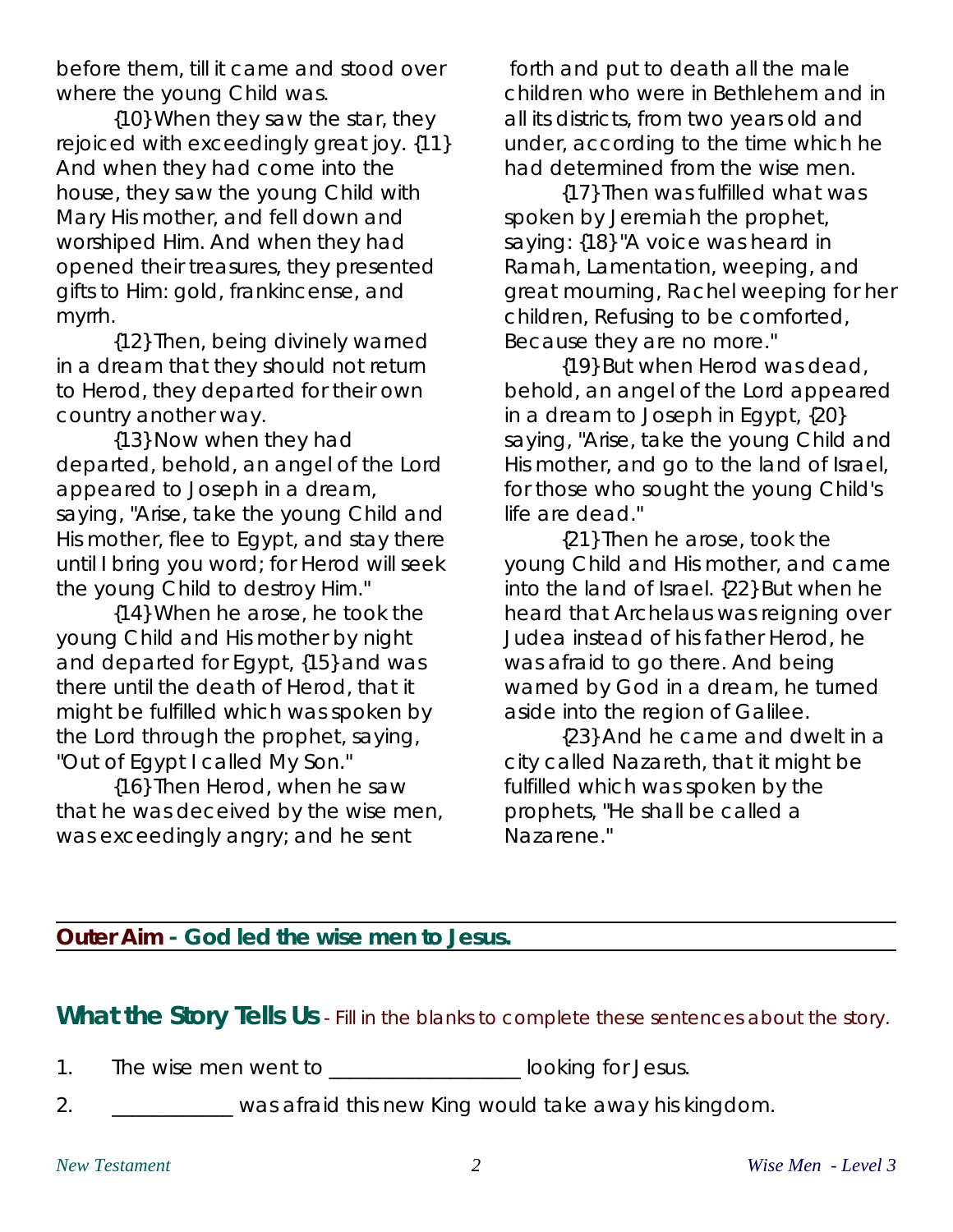- 3. His scribes found in the the answer of where the King was to be born.
- 4. Herod told the wise men that he wanted to **we are all that the child.**
- 5. The star led them to the town of \_\_\_\_\_\_\_\_\_\_\_\_\_\_\_\_\_\_\_\_\_.
- 6. When the wise men had worshiped Jesus they gave Him \_\_\_\_\_\_\_\_\_\_\_, \_\_\_\_\_\_\_\_\_\_\_\_\_\_\_\_\_\_\_\_\_\_, and \_\_\_\_\_\_\_\_\_\_\_\_\_\_\_\_\_\_\_\_.
- 7. God kept Jesus safe by telling the wise men in a \_\_\_\_\_\_\_\_\_\_\_\_to go home by a different way.
- 8. This angered \_\_\_\_\_\_\_\_\_\_\_\_\_\_ and he commanded that all male babies should  $be$   $\qquad \qquad$
- 9. Jesus was kept safe because God had warned \_\_\_\_\_\_\_\_\_\_ in a\_\_\_\_\_\_\_\_\_\_\_.
- 10. After \_\_\_\_\_\_\_\_\_\_\_\_\_\_\_ was dead God sent His \_\_\_\_\_\_\_\_\_\_\_\_\_ again to Joseph in a dream.
- 11. Joseph moved Mary and Jesus to \_\_\_\_\_\_\_\_\_\_\_\_\_\_\_\_\_\_\_\_\_\_\_\_.

### **What God's Word Tells Us** - How do these passages parallel today's story?

Isaiah 60:2-3 - For behold, the darkness shall cover the earth, and deep darkness the people; but the LORD will arise over you, and His glory will be seen upon you. The Gentiles shall come to your light, and kings to the brightness of your rising.

Micah 5:2 - But you, Bethlehem Ephrathah, though you are little among the thousands of Judah, yet out of you shall come forth to Me the One to be Ruler in Israel, whose goings forth are from of old, from everlasting.

**Inner Aim - God reveals the Savior of all people.**